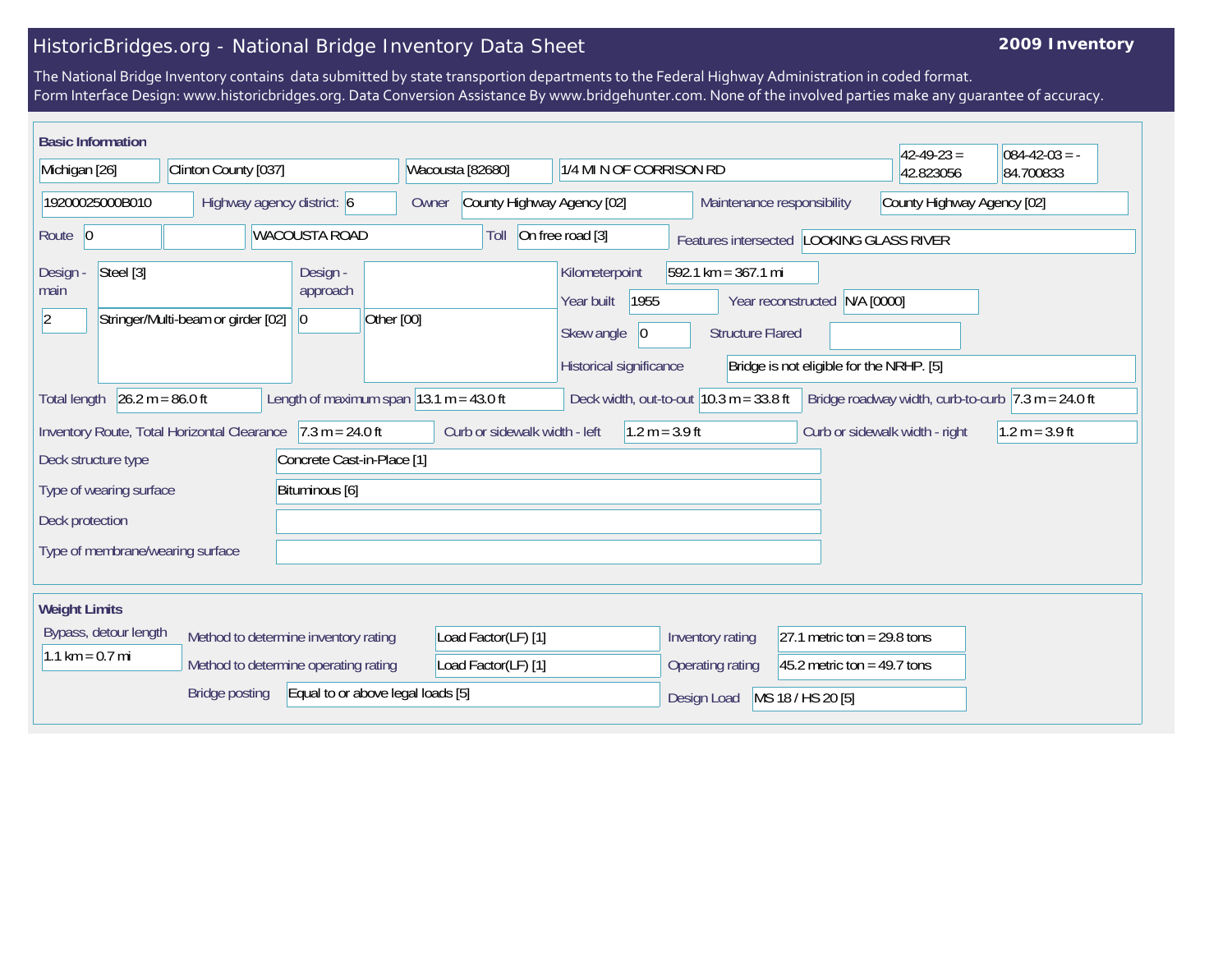| <b>Functional Details</b>                                                                                                              |                                             |                                                  |                                                       |                    |  |  |
|----------------------------------------------------------------------------------------------------------------------------------------|---------------------------------------------|--------------------------------------------------|-------------------------------------------------------|--------------------|--|--|
| Average daily truck traffi 0<br>Average Daily Traffic<br>2548                                                                          | Year   1984<br>%                            | Future average daily traffic<br>$ 0\rangle$      | 2000<br>Year                                          |                    |  |  |
| Road classification<br>Major Collector (Rural) [07]                                                                                    | Lanes on structure 2                        |                                                  | Approach roadway width                                | $10.4 m = 34.1 ft$ |  |  |
| Type of service on bridge Highway [1]                                                                                                  | Direction of traffic 2 - way traffic [2]    |                                                  | Bridge median                                         |                    |  |  |
| Parallel structure designation<br>No parallel structure exists. [N]                                                                    |                                             |                                                  |                                                       |                    |  |  |
| Type of service under bridge<br>Waterway [5]                                                                                           | Lanes under structure<br>$ 0\rangle$        | Navigation control                               |                                                       |                    |  |  |
| Navigation vertical clearanc<br>$0 = N/A$                                                                                              | Navigation horizontal clearance $ 0 = N/A $ |                                                  |                                                       |                    |  |  |
| Minimum navigation vertical clearance, vertical lift bridge<br>Minimum vertical clearance over bridge roadway<br>$99.99 m = 328.1 ft$  |                                             |                                                  |                                                       |                    |  |  |
| Minimum lateral underclearance reference feature Feature not a highway or railroad [N]                                                 |                                             |                                                  |                                                       |                    |  |  |
| Minimum lateral underclearance on right 99.9 = Unlimited                                                                               |                                             | Minimum lateral underclearance on left $0 = N/A$ |                                                       |                    |  |  |
| Minimum vertical underclearance reference feature Feature not a highway or railroad [N]<br>Minimum Vertical Underclearance $ 0 = N/A $ |                                             |                                                  |                                                       |                    |  |  |
| Appraisal ratings - underclearances N/A [N]                                                                                            |                                             |                                                  |                                                       |                    |  |  |
|                                                                                                                                        |                                             |                                                  |                                                       |                    |  |  |
| <b>Repair and Replacement Plans</b>                                                                                                    |                                             |                                                  |                                                       |                    |  |  |
| Type of work to be performed                                                                                                           | Work done by                                |                                                  |                                                       |                    |  |  |
|                                                                                                                                        | Bridge improvement cost                     | Roadway improvement cost                         |                                                       |                    |  |  |
|                                                                                                                                        | Length of structure improvement             |                                                  | Total project cost                                    |                    |  |  |
|                                                                                                                                        | Year of improvement cost estimate           |                                                  |                                                       |                    |  |  |
|                                                                                                                                        | Border bridge - state                       |                                                  | Border bridge - percent responsibility of other state |                    |  |  |
|                                                                                                                                        | Border bridge - structure number            |                                                  |                                                       |                    |  |  |